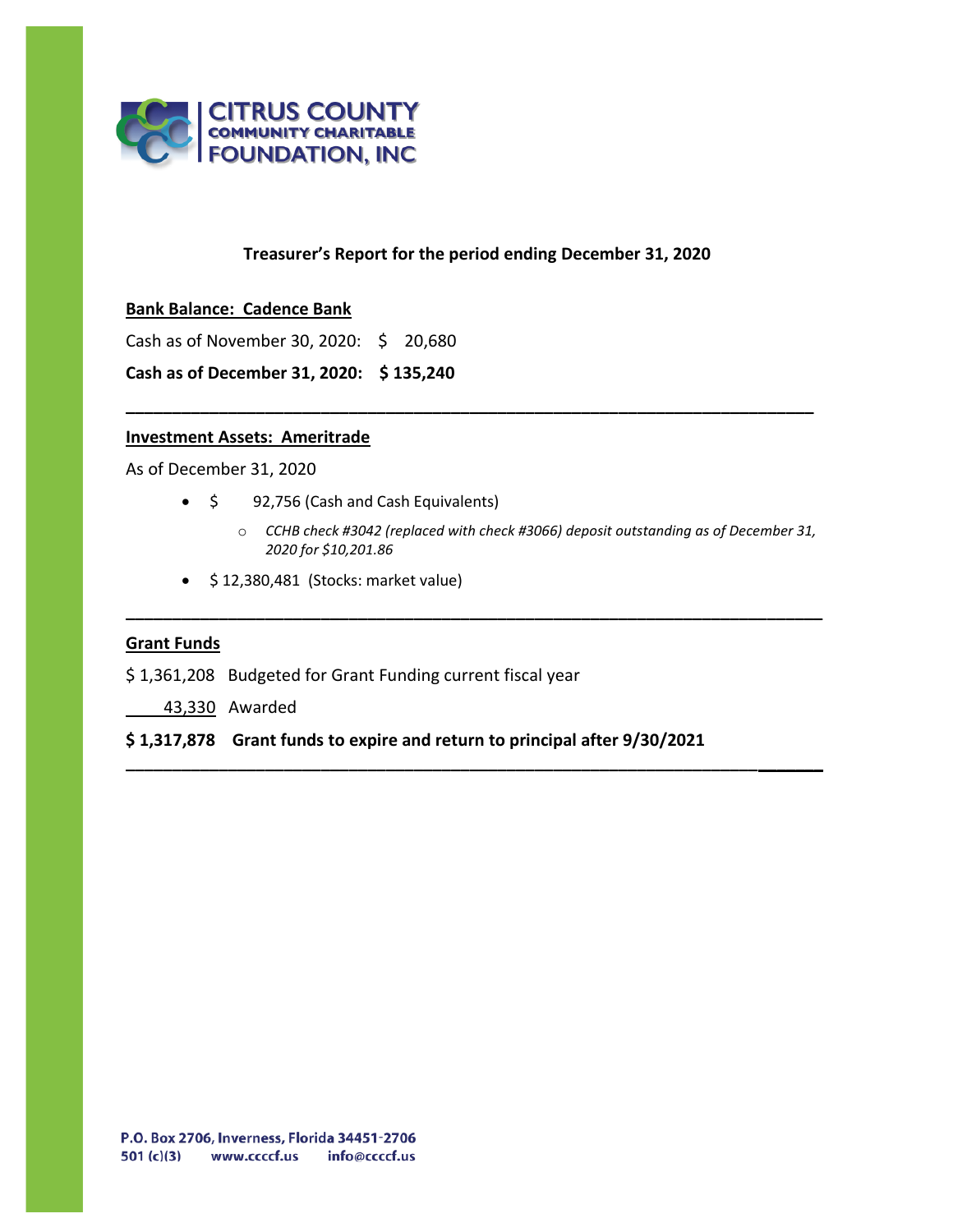# CITRUS COUNTY COMMUNITY CHARITABLE FOUNDATION, INC.

# STATEMENT OF FINANCIAL POSITION

AS OF DECEMBER 31, 2020 AND SEPTEMBER 30, 2020

|                                            | 12/31/2020    | 9/30/2020    |  |  |
|--------------------------------------------|---------------|--------------|--|--|
| <b>ASSETS</b>                              |               |              |  |  |
| Cash and cash equivalents- Operating       | \$<br>135,240 | \$<br>37,577 |  |  |
| Cash and cash equivalents- Investment      | 92,756        | 71,227       |  |  |
| <b>Total Cash and Cash Equivalents</b>     | 227,996       | 108,804      |  |  |
| Investment assets                          |               |              |  |  |
| Investment securities                      | 12,380,481    | 11,042,027   |  |  |
| Due from State of Florida                  | 189           | 189          |  |  |
| <b>Grant Receivable (forfeitures)</b>      | 16,405        | 16,405       |  |  |
| <b>Total Assets</b>                        | \$12,625,071  | \$11,167,425 |  |  |
| <b>LIABILITIES AND FUND BALANCES</b>       |               |              |  |  |
| Liabilities                                |               |              |  |  |
| <b>Grants Payable</b>                      | \$<br>43,330  | \$           |  |  |
| Liabilities (Credit Card)                  | (153)         | (287)        |  |  |
| <b>Total Liabilities</b>                   | 43,177        | (287)        |  |  |
| <b>Fund Balances</b>                       |               |              |  |  |
| <b>Operating fund - Unrestricted</b>       | 102,640       | 17,551       |  |  |
| Grant fund - Unrestricted                  | 1,317,878     | 183,971      |  |  |
| Principal fund - Permanently restricted    | 11,161,376    | 10,966,190   |  |  |
| <b>Total Fund Balances</b>                 | 12,581,894    | 11,167,712   |  |  |
| <b>Total Liabilities and Fund Balances</b> | \$12,625,071  | \$11,167,425 |  |  |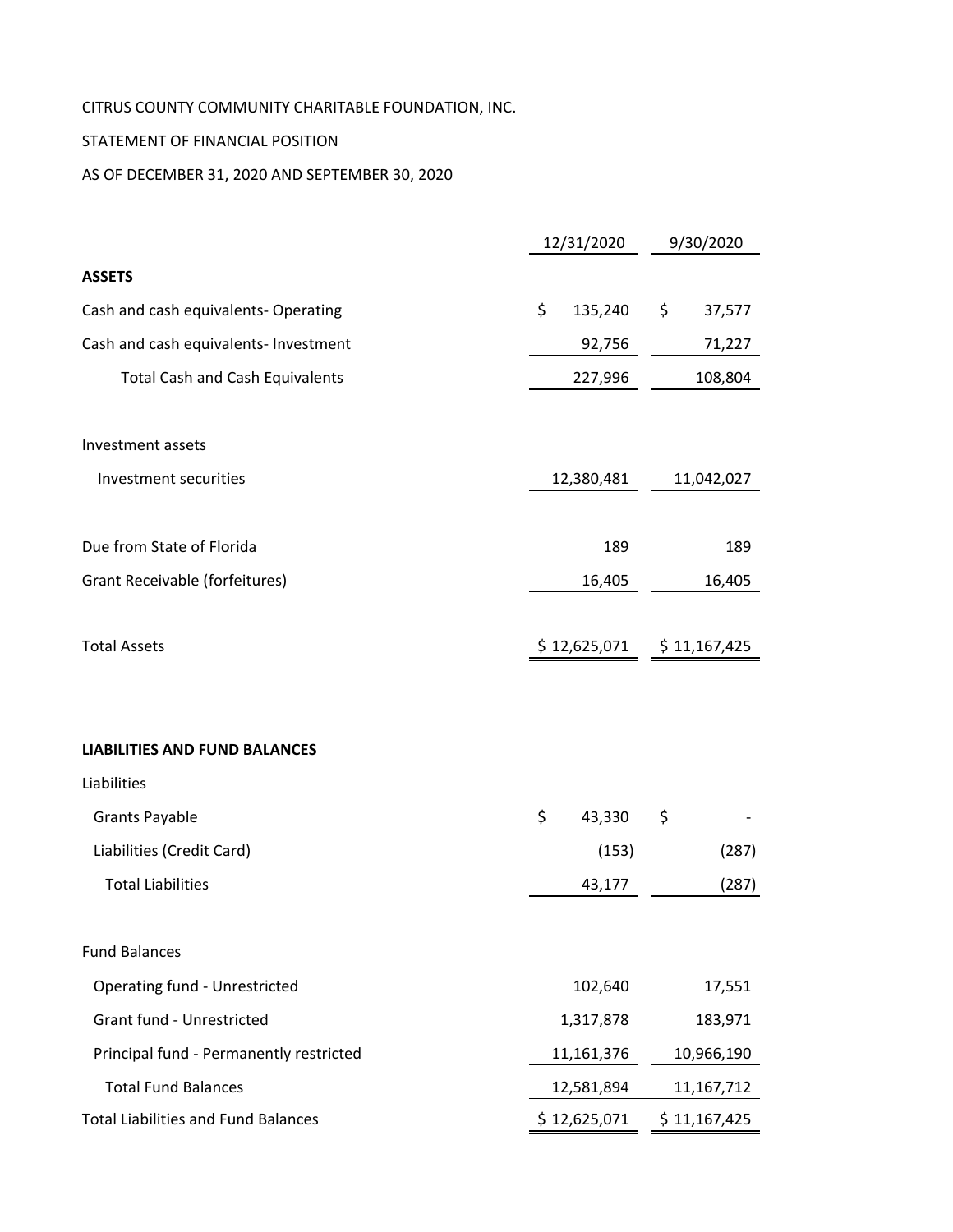#### CITRUS COUNTY COMMUNITY CHARITABLE FOUNDATION, INC.

#### STATEMENT OF REVENUES, EXPENDITURES, AND CHANGES IN FUND BALANCES

FOR FISCAL YEAR ENDING DECEMBER 31, 2020

|                                               | <b>Unrestricted</b><br>Operating |           | <b>Unrestricted</b><br>Grant |             | Restricted<br>Principal |              |              |
|-----------------------------------------------|----------------------------------|-----------|------------------------------|-------------|-------------------------|--------------|--------------|
|                                               |                                  |           |                              |             |                         |              |              |
|                                               |                                  | Fund      |                              | Fund        |                         | Fund         | Total        |
| <b>REVENUES</b>                               |                                  |           |                              |             |                         |              |              |
| <b>CCHB Contributions</b>                     | \$                               |           | \$                           |             | \$                      | 12,732       | \$<br>12,732 |
| Individual, Business Contributions            |                                  |           |                              |             |                         |              |              |
| Interest income from cash deposits            |                                  |           |                              |             |                         | 11           | 11           |
| Interest Income from Investments              |                                  |           |                              |             |                         | 105,824      | 105,824      |
|                                               |                                  |           |                              |             |                         | 118,567      | 118,567      |
| <b>EXPENDITURES</b>                           |                                  |           |                              |             |                         |              |              |
| Advertising                                   |                                  | 577       |                              |             |                         |              | 577          |
| <b>Audit Fees</b>                             |                                  |           |                              |             |                         |              |              |
| <b>Investment Fees</b>                        |                                  |           |                              |             |                         |              |              |
| <b>Accounting Fees</b>                        |                                  | 3,752     |                              |             |                         |              | 3,752        |
| Legal Fees                                    |                                  | 9,180     |                              |             |                         |              | 9,180        |
| Insurance                                     |                                  |           |                              |             |                         |              |              |
| Payroll Expenses                              |                                  | 13,634    |                              |             |                         |              | 13,634       |
| <b>Facilities</b>                             |                                  | 135       |                              |             |                         |              | 135          |
| Operations                                    |                                  | 204       |                              |             |                         |              | 204          |
| <b>Total Expenditures</b>                     |                                  | 27,482    |                              |             |                         |              | 27,482       |
| <b>OTHER SOURCES AND USES</b>                 |                                  |           |                              |             |                         |              |              |
| <b>Program Service Grants</b>                 |                                  |           |                              | (43, 330)   |                         |              | (43, 330)    |
| Realized Gain (Loss) on Investment Activity   |                                  |           |                              |             |                         | 38           | 38           |
| Unrealized Gain (Loss) on Investment Activity |                                  |           |                              |             |                         | 1,366,389    | 1,366,389    |
| <b>Total Other Sources and Uses</b>           |                                  |           |                              | (43, 330)   |                         | 1,366,427    | 1,323,097    |
| CHANGES IN FUND BALANCES                      | \$                               | (27, 482) | Š.                           | (43, 330)   | s                       | 1,484,994    | \$1,414,182  |
| FUND BALANCES - BEGINNING OF YEAR             |                                  | 17,551    |                              | 183,971     |                         | 10,966,190   | 11,167,712   |
| FUND BALANCE REALLOCATION                     |                                  | (17, 551) |                              | (183, 971)  |                         | 201,522      |              |
| <b>CURRENT YEAR BUDGET ALLOCATION</b>         |                                  | 130,122   |                              | 1,361,208   |                         | (1,491,330)  |              |
| FUND BALANCES - END OF YEAR                   | \$                               | 102,640   |                              | \$1,317,878 |                         | \$11,161,376 | \$12,581,894 |

\* A reallocation of the prior fiscal year unexpended operating and grant fund balances to the principal fund.

\*\* A reallocation of the fund balances to fund current fiscal year budget for operations and grant making.